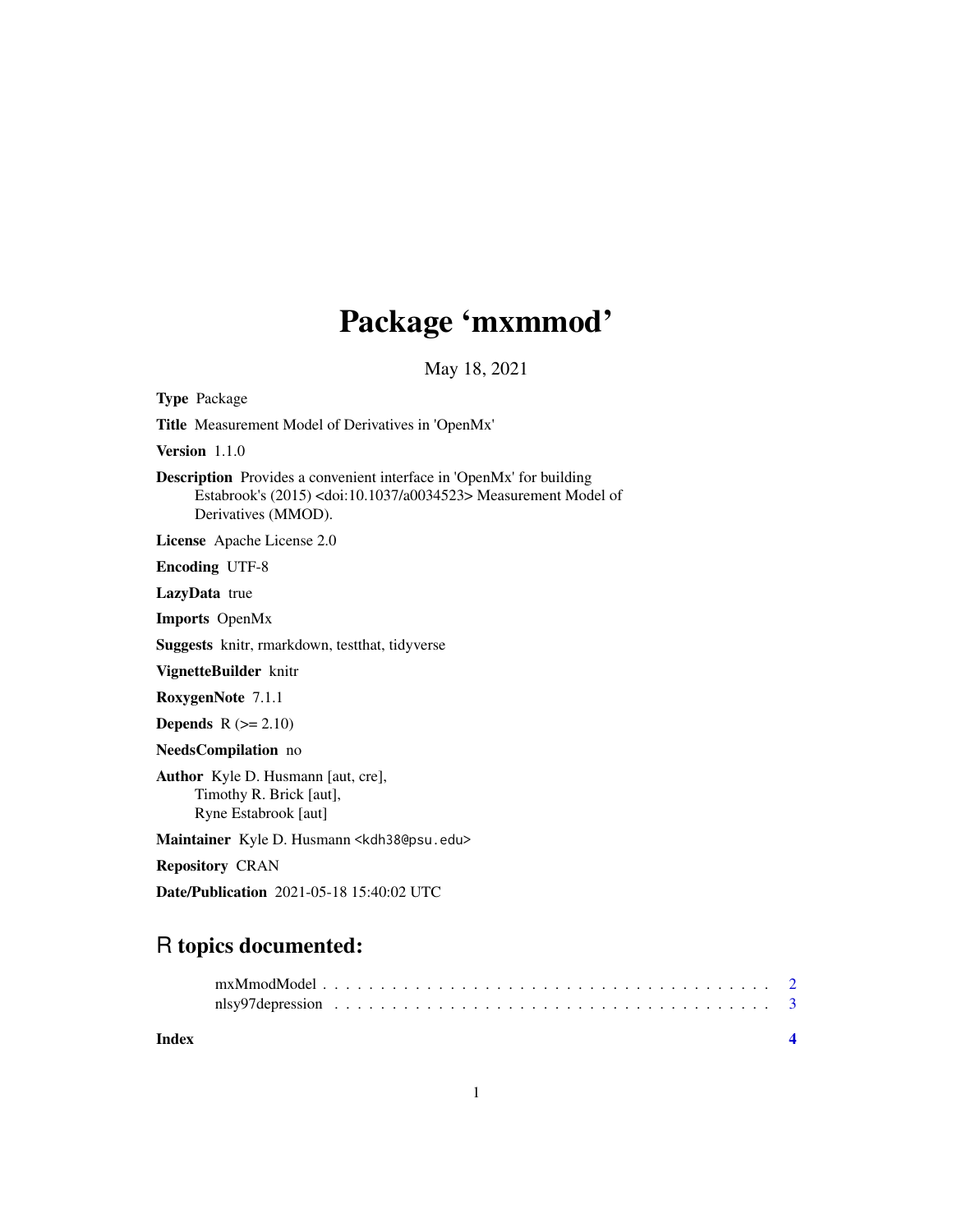<span id="page-1-0"></span>

#### Description

This function builds a Measurement Model of Derivatives (MMOD; Estabrook 2015) with a given factor structure.

#### Usage

```
mxMmodModel(
  data,
  modelName,
  idvar,
  timevar,
  structure,
  orthogonal = F,
  embed_dim = NULL,
  fiml = F)
```
#### Arguments

| data       | a data frame with measurements in long format                                                                            |
|------------|--------------------------------------------------------------------------------------------------------------------------|
| modelName  | name for the resulting model                                                                                             |
| idvar      | name of column for subject IDs                                                                                           |
| timevar    | name of column for measurement occasion                                                                                  |
| structure  | factor structure, see 'Details'                                                                                          |
| orthogonal | if true, fix correlations between factors to $0$ (A factor and its derivatives will still<br>intercorrelate)             |
| embed_dim  | time delay embedding dimension                                                                                           |
| fiml       | if true, use raw data to fit model with FIML. Otherwise, fit using cov matrix<br>(dropping missing values if necessary). |

#### Details

The structure argument is a list of latent factors and their mappings to manifest variables. For example, a one factor structure would be:

list(F1 = c('m1','m2','m3','m4','m5','m6')) And a two factor structure would be:

list(F1 = c('m1','m2','m3'),F2 = c('m4','m5','m6'))

#### Value

an MMOD as an mxModel object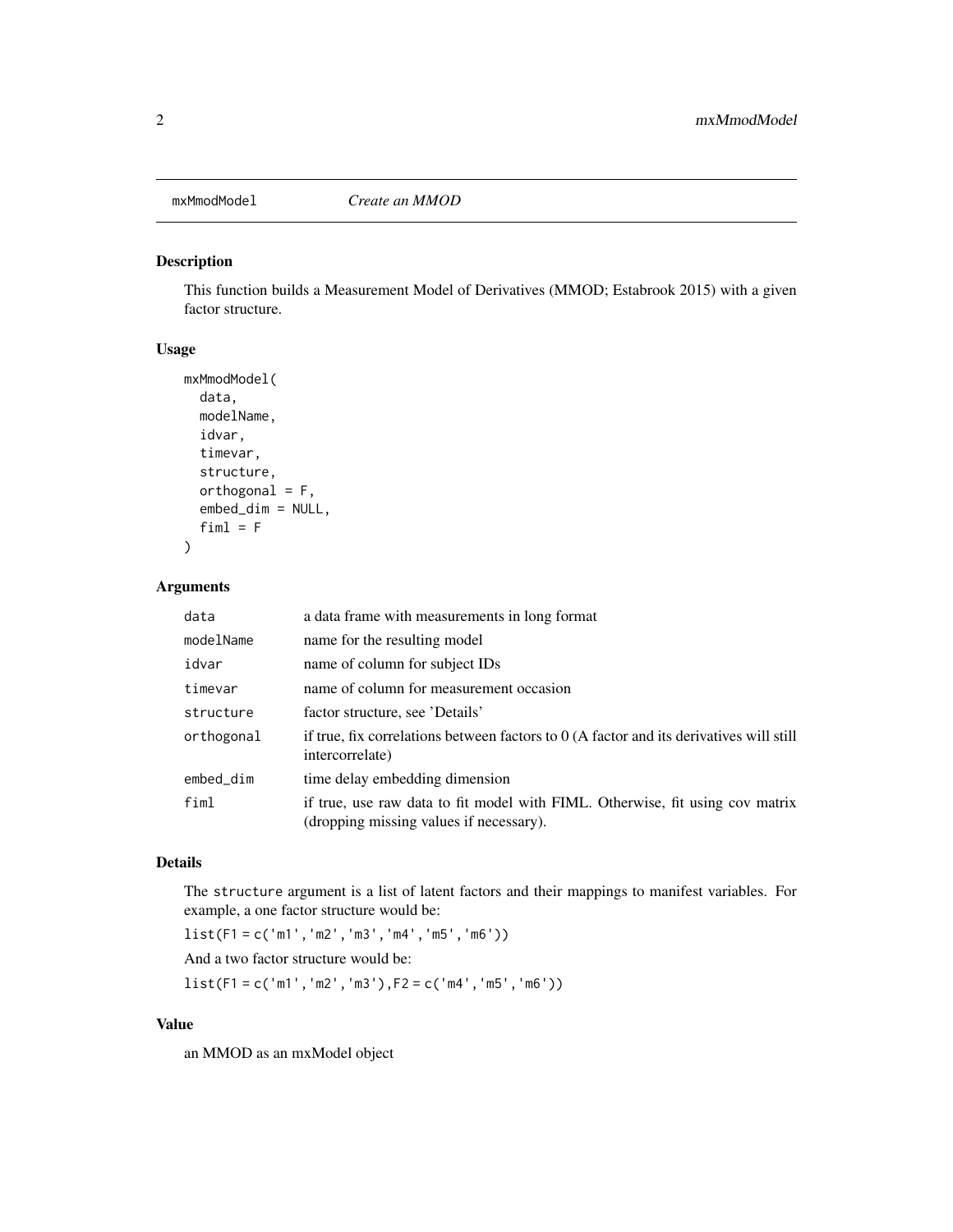#### <span id="page-2-0"></span>nlsy97depression 3

#### Examples

```
data(nlsy97depression)
# Fit one factor MMOD
structure <- list(
  F1 = c('nervous', 'down', 'depressed', 'calm', 'happy')
\lambdammod_model <- mxMmodModel(data=nlsy97depression,
                          modelName='1 Factor MMOD',
                          idvar='pid', timevar='occasion', structure=structure)
mmod_fit <- OpenMx::mxRun(mmod_model)
summary(mmod_fit)
```
nlsy97depression *NLSY97 Longitudinal Depression Scale Data*

#### Description

A 5-item depression scale used on the National Longitudinal Survey of Youth, 1997 sample (NLSY97). Individuals were assessed in 2000, 2002, and 2004. All items are assessed on a 4-point likert scale.

#### Usage

nlsy97depression

#### Format

A data frame with 26952 rows and 7 variables:

pid Unique ID of participant sex Sex of participant birth\_m Birth Month birth\_y Birth Year occasion Measurement occasion nervous How often participant felt 'like a nervous person' calm How often participant felt 'calm and peaceful' down How often participant felt 'down or blue' happy How often participant felt 'like a happy person' depressed How often participant felt 'depressed'

#### Source

<https://www.bls.gov/nls/nlsy97.htm>